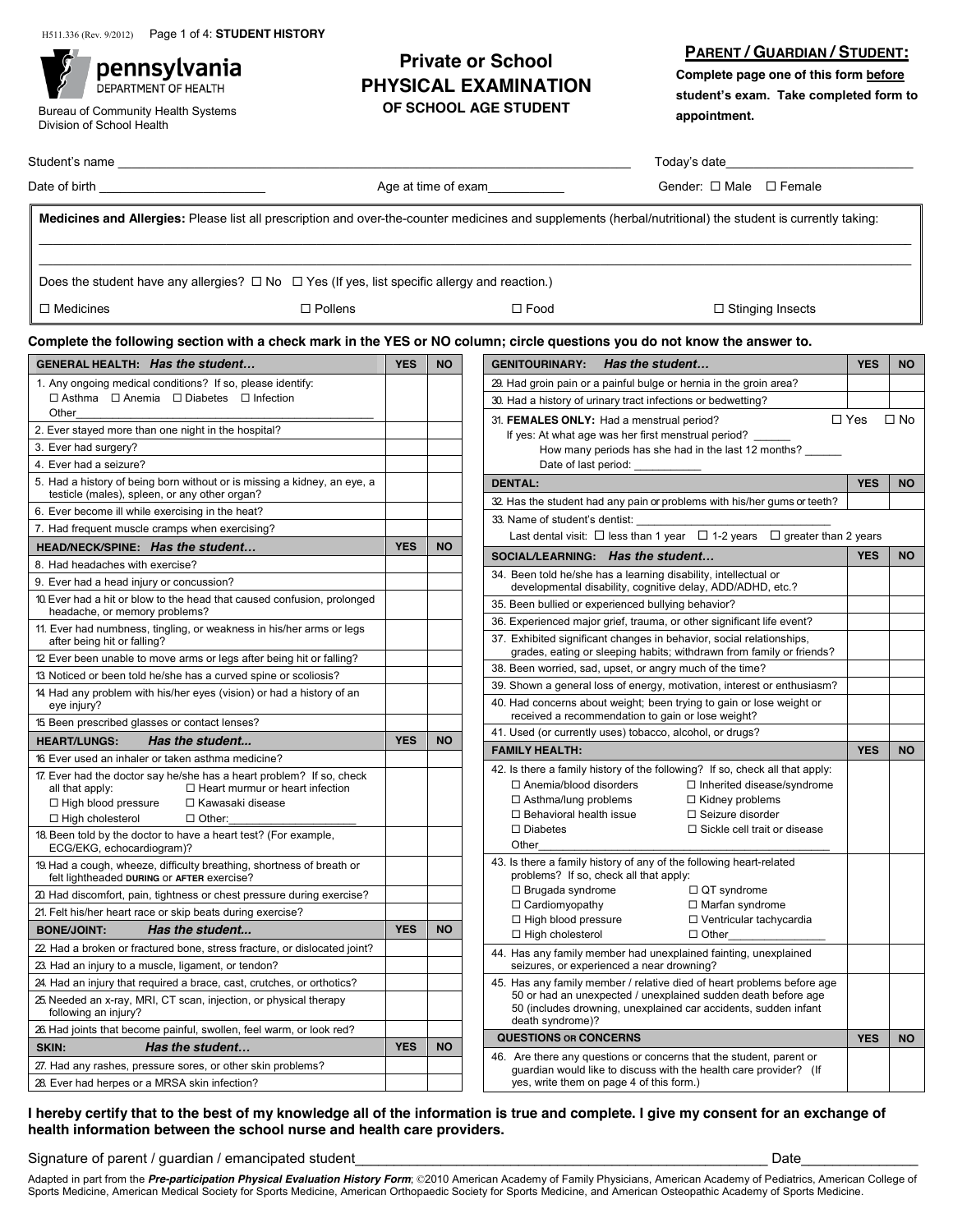|                                                                                |                     |     |               |                  |              | STUDENT'S HEALTH HISTORY (page 1 of this form) REVIEWED PRIOR TO PERFOMING EXAMINATION: Yes $\Box$<br>No $\square$ |  |  |  |
|--------------------------------------------------------------------------------|---------------------|-----|---------------|------------------|--------------|--------------------------------------------------------------------------------------------------------------------|--|--|--|
|                                                                                |                     |     |               | <b>CHECK ONE</b> |              |                                                                                                                    |  |  |  |
| Physical exam for grade:<br>$K/1 \square 6 \square 11 \square$ Other $\square$ |                     |     | <b>NORMAL</b> | *ABNORMAL        | <b>DEFER</b> | *ABNORMAL FINDINGS / RECOMMENDATIONS / REFERRALS                                                                   |  |  |  |
| Height:                                                                        | ) inches            |     |               |                  |              |                                                                                                                    |  |  |  |
| Weight: (                                                                      | ) pounds            |     |               |                  |              |                                                                                                                    |  |  |  |
| BMI:                                                                           |                     |     |               |                  |              |                                                                                                                    |  |  |  |
| BMI-for-Age Percentile: (                                                      |                     | ) % |               |                  |              |                                                                                                                    |  |  |  |
| Pulse:<br>$\sqrt{ }$                                                           |                     |     |               |                  |              |                                                                                                                    |  |  |  |
| Blood Pressure: (                                                              | $\prime$            |     |               |                  |              |                                                                                                                    |  |  |  |
| Hair/Scalp                                                                     |                     |     |               |                  |              |                                                                                                                    |  |  |  |
| Skin                                                                           |                     |     |               |                  |              |                                                                                                                    |  |  |  |
| Eyes/Vision                                                                    | Corrected $\Box$    |     |               |                  |              |                                                                                                                    |  |  |  |
| Ears/Hearing                                                                   |                     |     |               |                  |              |                                                                                                                    |  |  |  |
| Nose and Throat                                                                |                     |     |               |                  |              |                                                                                                                    |  |  |  |
| Teeth and Gingiva                                                              |                     |     |               |                  |              |                                                                                                                    |  |  |  |
| Lymph Glands                                                                   |                     |     |               |                  |              |                                                                                                                    |  |  |  |
| Heart                                                                          |                     |     |               |                  |              |                                                                                                                    |  |  |  |
| Lungs                                                                          |                     |     |               |                  |              |                                                                                                                    |  |  |  |
| Abdomen                                                                        |                     |     |               |                  |              |                                                                                                                    |  |  |  |
| Genitourinary                                                                  |                     |     |               |                  |              |                                                                                                                    |  |  |  |
| Neuromuscular System                                                           |                     |     |               |                  |              |                                                                                                                    |  |  |  |
| <b>Extremities</b>                                                             |                     |     |               |                  |              |                                                                                                                    |  |  |  |
| Spine (Scoliosis)                                                              |                     |     |               |                  |              |                                                                                                                    |  |  |  |
| Other                                                                          |                     |     |               |                  |              |                                                                                                                    |  |  |  |
| <b>TUBERCULIN TEST</b>                                                         | <b>DATE APPLIED</b> |     |               | <b>DATE READ</b> |              | RESULT/FOLLOW-UP                                                                                                   |  |  |  |
|                                                                                |                     |     |               |                  |              |                                                                                                                    |  |  |  |

| MEDICAL CONDITIONS OR CHRONIC DISEASES WHICH REQUIRE MEDICATION, RESTRICTION OF ACTIVITY, OR WHICH MAY AFFECT EDUCATION |
|-------------------------------------------------------------------------------------------------------------------------|
| (Additional space on page 4)                                                                                            |
|                                                                                                                         |
|                                                                                                                         |
|                                                                                                                         |
|                                                                                                                         |

| No $\square$<br>Parent/guardian present during exam: Yes $\Box$                                                                                                                                                                |                  |              |      |                                                                                                                                                                                                                                    |             |
|--------------------------------------------------------------------------------------------------------------------------------------------------------------------------------------------------------------------------------|------------------|--------------|------|------------------------------------------------------------------------------------------------------------------------------------------------------------------------------------------------------------------------------------|-------------|
| Physical exam performed at: Personal Health Care Provider's Office $\Box$                                                                                                                                                      | School $\square$ | Date of exam |      |                                                                                                                                                                                                                                    | 20          |
| Print name of examiner example and the state of the state of the state of the state of the state of the state of the state of the state of the state of the state of the state of the state of the state of the state of the s |                  |              |      |                                                                                                                                                                                                                                    |             |
| Print examiner's office address                                                                                                                                                                                                |                  |              |      | <b>Phone Contract Contract Contract Contract Contract Contract Contract Contract Contract Contract Contract Contract Contract Contract Contract Contract Contract Contract Contract Contract Contract Contract Contract Contra</b> |             |
| <b>Signature of examiner</b><br><u> 1989 - Jan James Sandarík (f. 1989)</u>                                                                                                                                                    |                  | $MD \Box$    | DO □ | $PAC \Box$                                                                                                                                                                                                                         | CRNP $\Box$ |
|                                                                                                                                                                                                                                |                  |              |      |                                                                                                                                                                                                                                    |             |